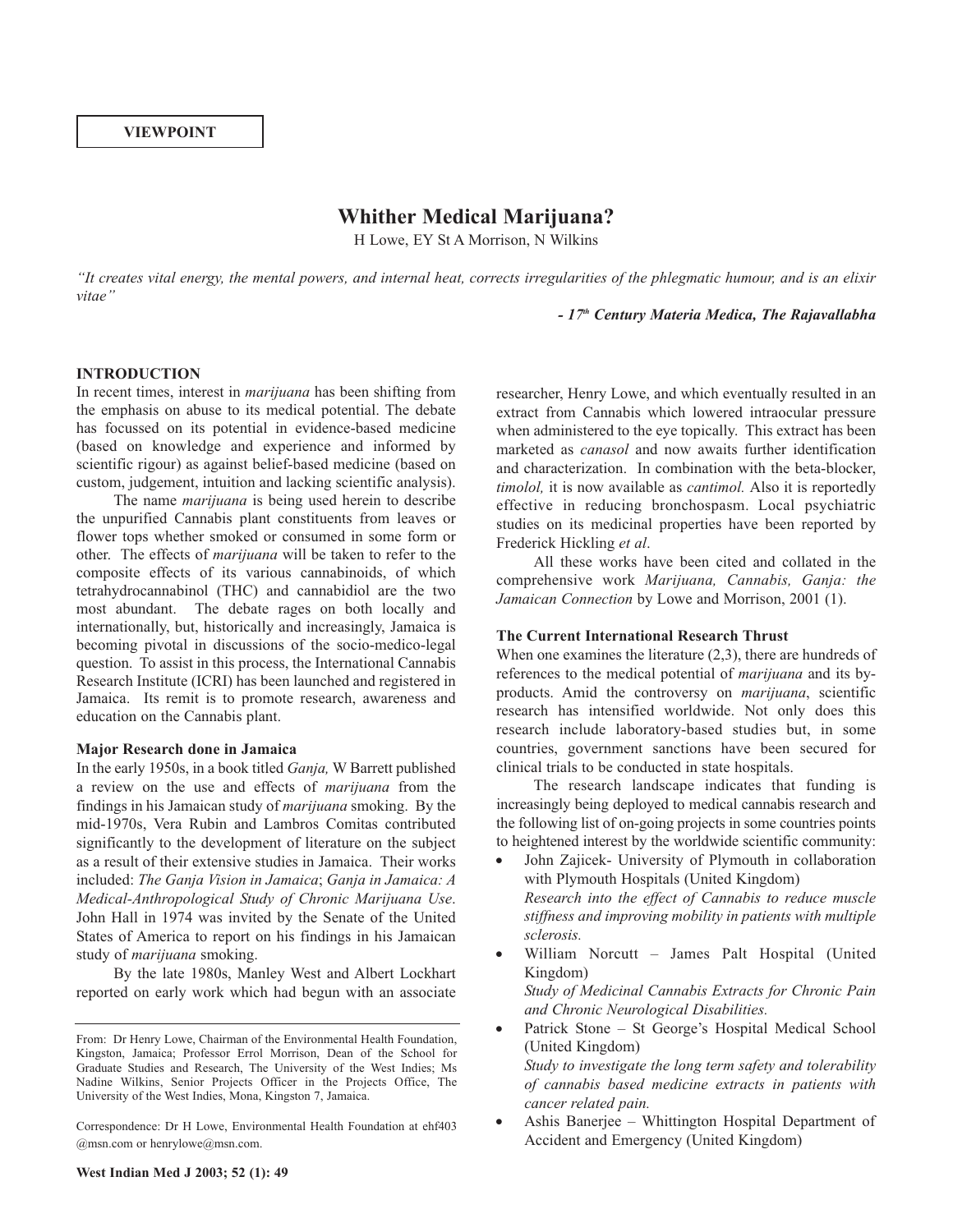*Estimating the prevalence of problem drug use – multiple methods in three sites in England.*

• Anita Holdcroft – Hammersmith Hospital, London (United Kingdom) *A clinical trial as part of the principle of the analgesic*

*effectiveness of cannabinoids on postoperative pain.*

- Harold Hosker Airedale General Hospital, West Yorkshire (United Kingdom) *Study to assess safety, tolerability and rate of absorption from a single dose of a cannabis based medicine extract administered in four different dosage forms.*
- Dennis Israelski San Mateo County Hospital (USA) *Study to evaluate Marijuana's ability to mitigate symptoms of the AIDS wasting syndrome.*
- San Diego Medical Center University of California (USA)

*Study of effects of Marijuana on patients with multiple sclerosis and patients who suffer from neuropathy and nerve pain associated with AIDS.*

- Bureau of Medical Cannabis in collaboration with Free University Medical Centre, Amsterdam (Netherlands) *Study of effects of Marijuana on patients with multiple sclerosis.*
- Biopsychology Research Laboratory University of New England (Australia)

*Study of the neural, behavioural and cognitive effects of cannabinoids.*

*Long Term alterations in neural functioning by cannabinoids: an immunohistochemical examination of the gateway hypothesis.*

*An investigation into the ability of newly developed cannabinoid antagonist drugs to treat addiction.*

In the case of Canada, research into the medicinal potential of Cannabis is being coordinated by Health Canada in collaboration with the Canadian Institutes of Health Research (CIHR). Health Canada has developed a framework within which research is to be conducted. The following is a short extract from the Health Canada/CIHR Medical Marijuana Research Plan*:*

> *It is the primary focus of this plan to address clinical treatment of such patients with smoked and nonsmoked marijuana and cannabinoids. It is envisioned that through this program, a better understanding of the safety and efficacy of using cannabinoids to control these symptoms will be forthcoming.*

# **Medical Uses**

Amongst the most common claims identified in the modern literature (2) on medical marijuana, beneficial effects from inhalation have been seen in: depression and anxiety states; analgesia for spasmodic, migrainous and inflammatory pain; glaucoma – lowering of intraocular pressure; asthma – reduction in bronchospasm; anorexia – through its appetite stimulation; gastrointestinal disorders, *eg* nausea, vomiting and diarrhoea and movement disorders such as tonic-clonic seizures.

Adverse effects are also attributed to inhalation, such as: reduced psychomotor activity, de-motivational syndrome, coughing paroxysms, reddened eyes, orthostatic hypotension and hypoglycaemia.

Medical research has so far resulted in the synthesis of the most common cannabinoid, tetrahydrocannabinol (THC) marketed as *marinol*, which is an oral preparation restricted for use in nausea and vomiting as well as for the side effects in cancer chemotherapy.

# **Administration Mode**

One of the major challenges for the potential medicinal applications of *marijuana* or its chemical constituents is the mode of administration. There is variation in efficacy between the oral and inhaled modes of administration. In particular, the inhaled route avoids overdose since the rapid onset of effects permits the user to cease intake of the drug when the desirable response is obtained. On the other hand, the oral route is slow in onset and absorption is variable after ingestion.

The literature indicates that overdose and intoxication are more common by the oral route and become evident only after three or more hours of ingestion. The overdose effects described are due to stimulation and sedation of the central nervous system, with flooding of ideas and images, which are vivid and transient. Attention and concentration are markedly impaired and there is distortion of perception of both time and space, and feelings of detachment.

### **Dependence**

This is one of the potential side effects leading to clinically significant impairment or distress as manifested by:

- Tolerance, the need for increased dosage for the desired effect
- Withdrawal symptoms such as irritability, insomnia, nausea and cramps
- Unsuccessful efforts to control cannabis use
- Pursuit of, and persistence in sourcing and using *marijuana* despite knowledge of its increasingly adverse effects
- Change in social, occupational or recreational activity

Abuse is perhaps the major reason for the restriction of medical research on *marijuana* in some countries. Abuse can be defined as the state of clinically significant impairment or distress as manifested by:

• Recurrent use and socio-emotional maladjustment resulting in physical hazards to oneself or others, such as driving under its influence. Also, there may result recurrent legal problems such as cannabis-related disorderly conduct.

All of the above and more constitute much of the debate for and against *marijuana* use for medical purposes.